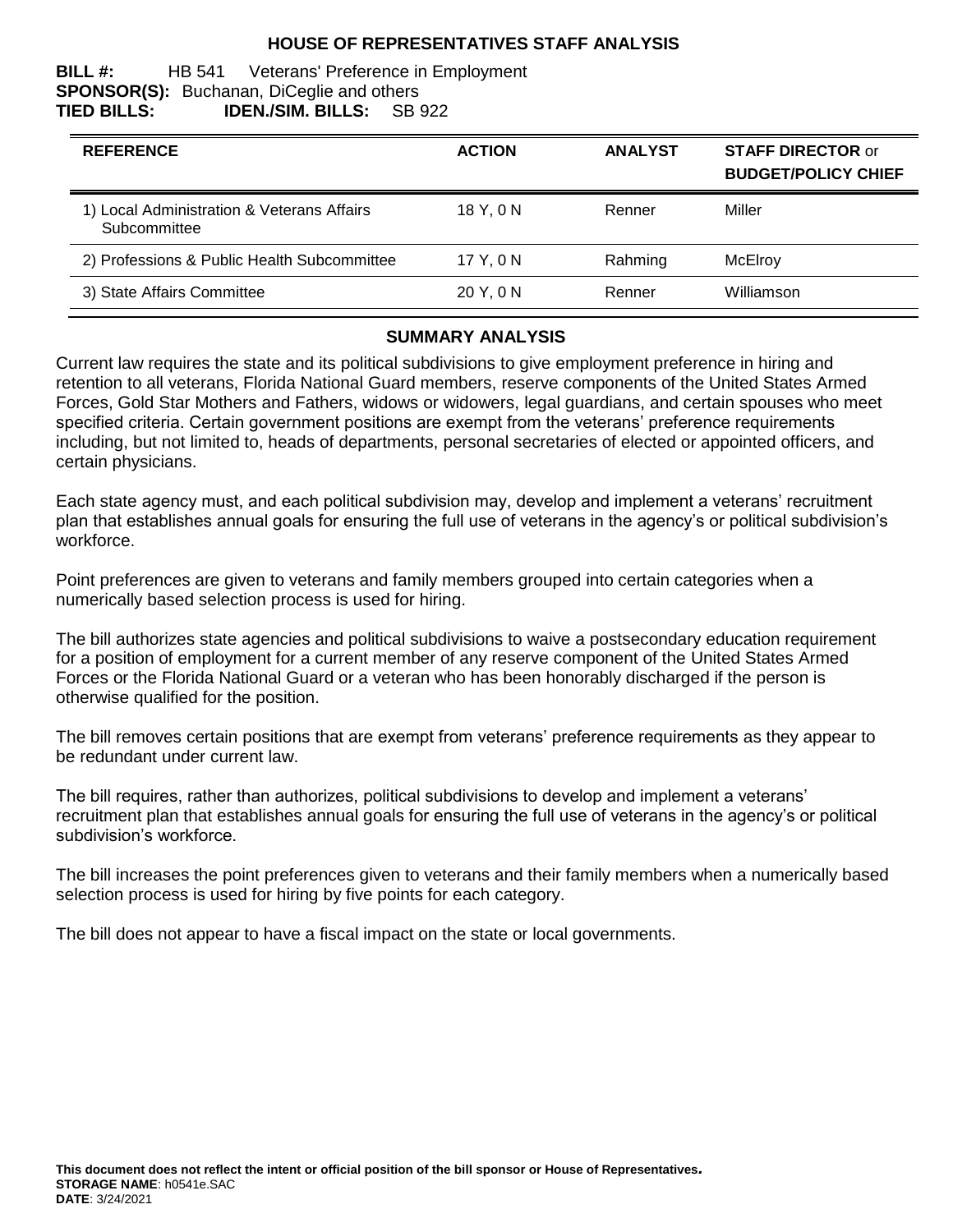## **FULL ANALYSIS**

# **I. SUBSTANTIVE ANALYSIS**

## A. EFFECT OF PROPOSED CHANGES:

## **Present Situation**

#### State Personnel System

The State Personnel System is the largest of the state government employers within Florida.<sup>1</sup> State Personnel System employees fall into four service categories:<sup>2</sup>

- Career Service;
- Senior Management Service (SMS);
- Selected Exempt Service (SES); and
- [Other Personal Services](http://www.dms.myflorida.com/workforce_operations/human_resource_management/for_other_personal_services_employment_ops) (OPS).

SES and SMS employees hold established positions, receive employee benefits, and are exempt from career service provisions. SES and SMS employees serve at the pleasure of the agency head and may be terminated at any time, with or without cause. Positions categorized as OPS are considered temporary positions and these employees are not eligible for benefits.

## *Career Service System*

The Career Service System includes the majority of state employees.<sup>3</sup> These employees hold established positions, accrue benefits, and have certain employment rights afforded to them, such as the right to collectively bargain.<sup>4</sup>

Under s. 110.205(2), F.S., certain positions are exempt from the Career Service System, including but not limited to:<sup>5</sup>

- The personal secretary of either elected or appointed officers;
- Heads of departments; and
- Positions that require licensure as a physician, an osteopathic physician, and a chiropractic physician.

## Veterans' Employment Preference

Current law defines a "veteran" as a person who served in the active military, naval, or air service and who was discharged or released under honorable conditions, or who later received an upgraded discharge under honorable conditions.<sup>6</sup> Florida has the nation's third-largest veteran population with roughly 1.5 million veterans.<sup>7</sup>

 $\overline{a}$ 

**DATE**: 3/24/2021

<sup>1</sup> Department of Management Services (DMS), *For State Personnel System Employees*,

https://www.dms.myflorida.com/workforce\_operations/human\_resource\_management/for\_state\_personnel\_system\_employees#:~:text= Employees%20of%20the%20State%20Personnel,positions%20and%20receive%20certain%20benefits. (last visited Mar. 10, 2021). <sup>2</sup> S. 110.2035, F.S.

<sup>3</sup> See, DMS, State of Florida New Employee Orientation, https://www.dms.myflorida.com/content/download/14847/82111 (last visited Mar. 11, 2021).

<sup>4</sup> Collective bargaining is the negotiation between an employer and a bargaining agent chosen by a group of employees to determine the terms and conditions of employment. Collective bargaining for state employees in Florida is provided by the Florida Constitution and is governed by the provisions of ch. 447, F.S.

<sup>5</sup> S. 110.205(2), F.S.

 $6$  S. 1.01(14), F.S.

**STORAGE NAME**: h0541e.SAC **PAGE: 2** <sup>7</sup> Enterprise Florida, *Florida Defense Factbook*, p. 1 (2020), https://www.enterpriseflorida.com/wp-content/uploads/Florida-Defense-Factbook-2020.pdf (last visited Jan. 29, 2021).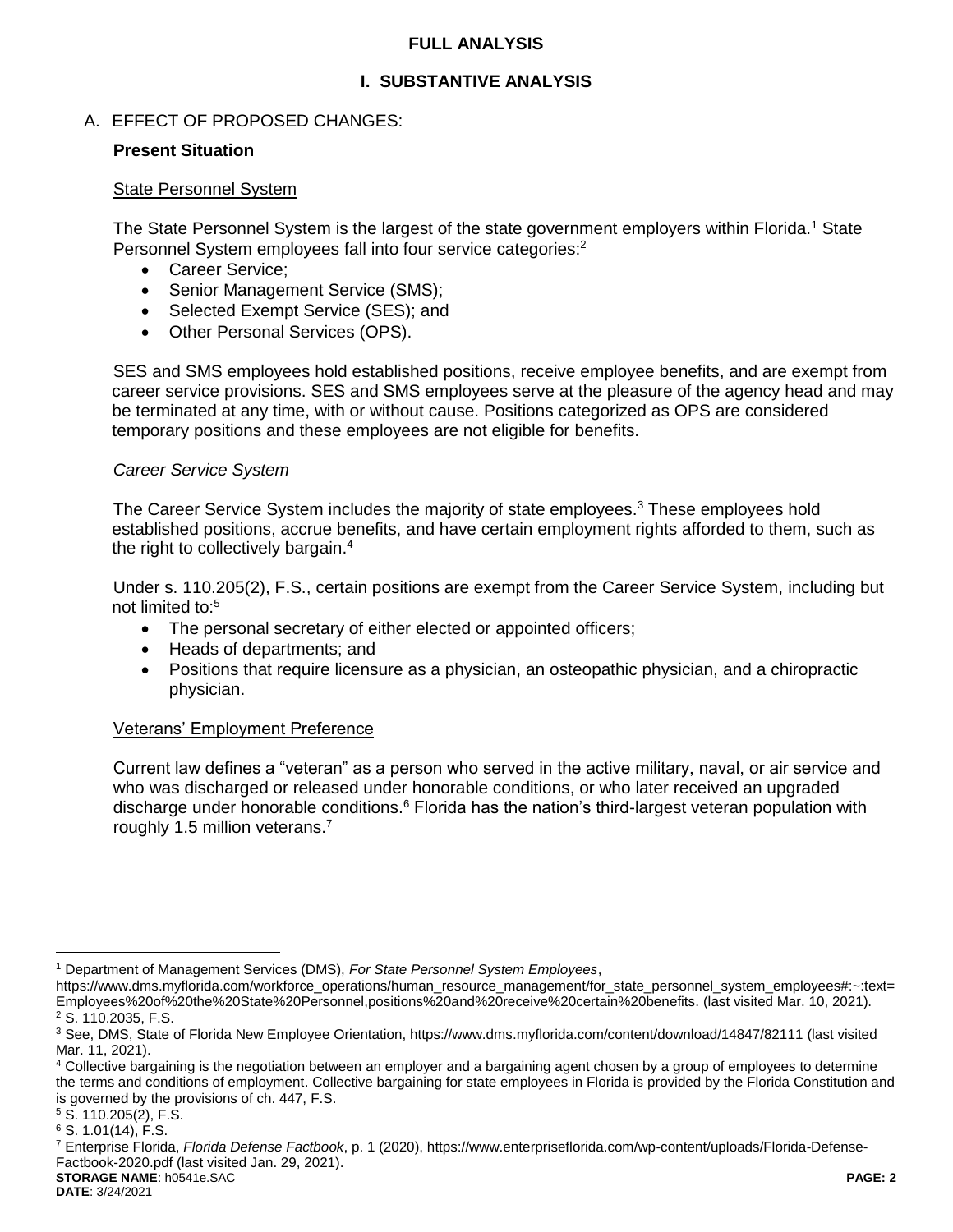Florida has included some form of veterans' employment preference in law since 1947.<sup>8</sup> The purpose of having a veterans' preference is to reward those who served their country in a time of need and to recognize the qualities and traits developed by military service.<sup>9</sup>

The state and its political subdivisions<sup>10</sup> must give employment preference in hiring and retention to the following:<sup>11</sup>

- A disabled veteran who has served on active duty in any branch of the United States Armed Forces,<sup>12</sup> who has a compensable service-connected disability, and who is receiving compensation, disability retirement benefits, or a military pension.
- The spouse of a veteran who:
	- $\circ$  Has a total and permanent service-connected disability and who, because of this disability, does not qualify for employment; or
	- $\circ$  Is missing in action, captured in line of duty by a hostile force, or forcibly detained or interned in line of duty by a foreign government or power.
- A veteran of any war who has served at least one day during that wartime period or who has been awarded a campaign or expeditionary medal. Active duty for training may not be allowed for eligibility under this provision.
- The unremarried widow or widower of a veteran who died of a service-connected disability.
- The mother, father, legal guardian, or unremarried widow or widower of a member of the Armed Forces who died in the line of duty under combat-related conditions, as verified by the DoD.
- A veteran as defined in s.  $1.01(14)$ , F.S.
- A current member of any reserve component<sup>13</sup> of the United States Armed Forces or the Florida National Guard.

The following government positions are exempt from the veterans' preference requirements:<sup>14</sup>

- Positions that are currently exempt from the state Career Service System under s. 110.205(2), F.S.; however, all positions under the University Support Personnel System of the State University System and all Career Service System positions under the Florida College System and the School for the Deaf and the Blind, or the equivalent positions at state universities, Florida College System institutions, or the School for the Deaf and the Blind are included.
- Positions in political subdivisions that are filled by officers elected by popular vote or persons appointed to fill vacancies in such offices and the personal secretary of such officer; members of boards and commissions; persons employed on a temporary basis without benefits; heads of departments; positions that require licensure as a physician, osteopathic physician, or chiropractic physician; and positions that require employees to be a member of the Florida Bar.

Each state agency must, and each political subdivision may, develop and implement a veterans' recruitment plan that establishes annual goals for ensuring the full use of veterans in the entity's workforce.<sup>15</sup> Additionally, the Department of Management Services (DMS) is required to collect statistical data for each state agency on the number of persons who claim veterans' preference, the number of persons who were hired through veterans' preference, and the number of persons who were hired as a result of the veterans' recruitment plan. DMS must update the statistical data annually on its website and include the statistics in its annual workforce report.<sup>16</sup>

Hiring Point Preferences

 $\overline{a}$ 

**STORAGE NAME**: h0541e.SAC **PAGE: 3 DATE**: 3/24/2021  $14$  S. 295.07(4)(a)-(b), F.S. <sup>15</sup> S. 295.07(5)(a), F.S. <sup>16</sup> S. 295.07(5)(b), F.S.

<sup>8</sup> Ch. 24201, s. 1, Laws of Fla.

<sup>9</sup> *Yates v. Rezeau,* 60 So. 2d 726, 727 (Fla. 1952); *See* ch. 98-33, Laws of Fla.

 $10$  S. 1.01(8), F.S., defines the term "political subdivision" as counties, cities, towns, villages, special tax school districts, special road and bridge districts, bridge districts, and all other districts in the state.

 $11$  S. 295.07(1)(a)-(g), F.S.

<sup>12</sup> 10 USC §101(a) defines the term "Armed Forces" as the Army, Navy, Air Force, Marine Corps, Space Force, and Coast Guard. <sup>13</sup> 10 USC §10102 provides that the purpose of reserve components is to provide trained units and qualified persons available for active duty in the United States Armed Forces, in time of war or national emergency, and at such other times as the national security may require, to fill the needs of the United States Armed Forces whenever more units and persons are needed than are in the regular

components.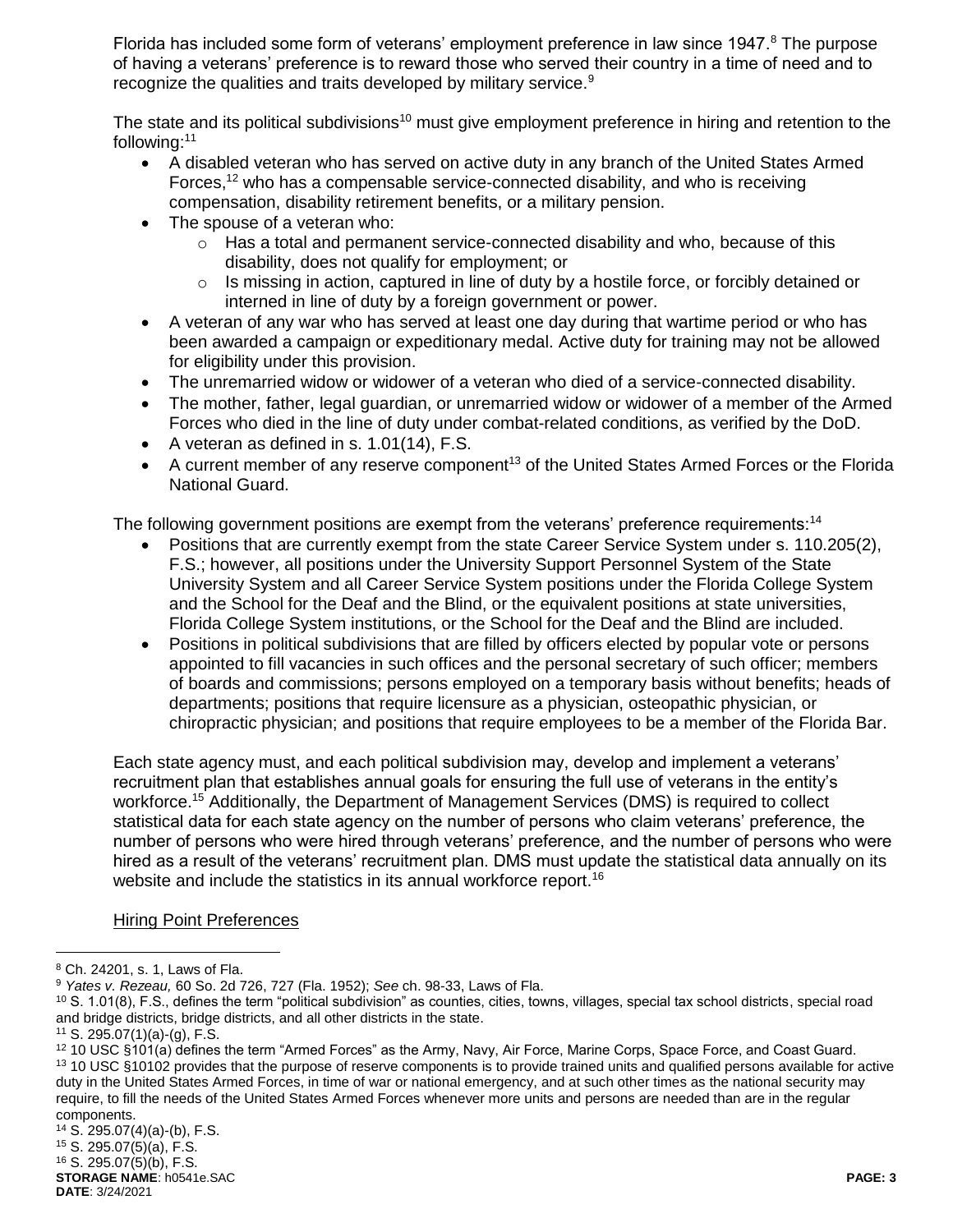If an examination is used to determine qualification for employment, points are added to the final examination score as follows:<sup>17</sup>

| Category                                                                                  | <b>Points</b> |
|-------------------------------------------------------------------------------------------|---------------|
| Disabled veteran                                                                          | 15            |
| Spouse of person with total disability, missing in action, captured in line of duty, etc. | 15            |
| Wartime veteran                                                                           | 10            |
| Unremarried widow/widower of person who died of a service-connected disability            | 10            |
| Gold Star family                                                                          | 10            |
| Veteran                                                                                   |               |
| <b>National Guard/Reserve</b>                                                             |               |

Each government employer is required to enter the names of persons eligible for preference on an appropriate register or list in accordance with their respective ratings.<sup>18</sup> For most positions, the names of all persons qualified to receive a 15-point preference whose service-connected disabilities have been rated to be 30 percent or more must be placed at the top of the appropriate register or employment list, in accordance with their respective ratings.<sup>19</sup>

If an examination is not used to determine qualification for a position, preference is given as follows: $^{20}$ 

- First preference is given to a disabled veteran who has served on active duty in any branch of the Armed Forces, who has a compensable, service-connected disability, and who is receiving compensation, disability retirement benefits, or a military pension; and the spouse of a veteran who has a total and permanent service-connected disability and who, because of this disability, does not qualify for employment, or who is missing in action; captured in the line of duty by a hostile force, or detained or interned in line of duty by a foreign government or power; and
- Second preference is given to a veteran of any war; the unremarried widow or widower of a veteran who died of a service-connected disability; the mother, father, legal guardian, or unremarried widow or widower of a servicemember who died as a result of military service under combat-related conditions; a veteran; a current member of any reserve component of the United States Armed Forces or the Florida National Guard.

The Florida Department of Veterans' Affairs (FDVA) is responsible for promulgating rules or procedures to ensure that eligible persons are given special consideration in the selection and retention processes of government employers.<sup>21</sup> These procedures must ensure that, for positions not requiring an examination, eligible persons receive special consideration at each step of the employment selection process and receive special consideration in the retention of employees where layoffs are necessitated.<sup>22</sup>

 $\overline{a}$ 

**STORAGE NAME**: h0541e.SAC **PAGE: 4 DATE**: 3/24/2021 <sup>17</sup> S. 295.08, F.S. <sup>18</sup> *Id.* <sup>19</sup> *Id.* <sup>20</sup> S. 295.085, F.S. <sup>21</sup> S. 296.07(2), F.S. <sup>22</sup> *Id.*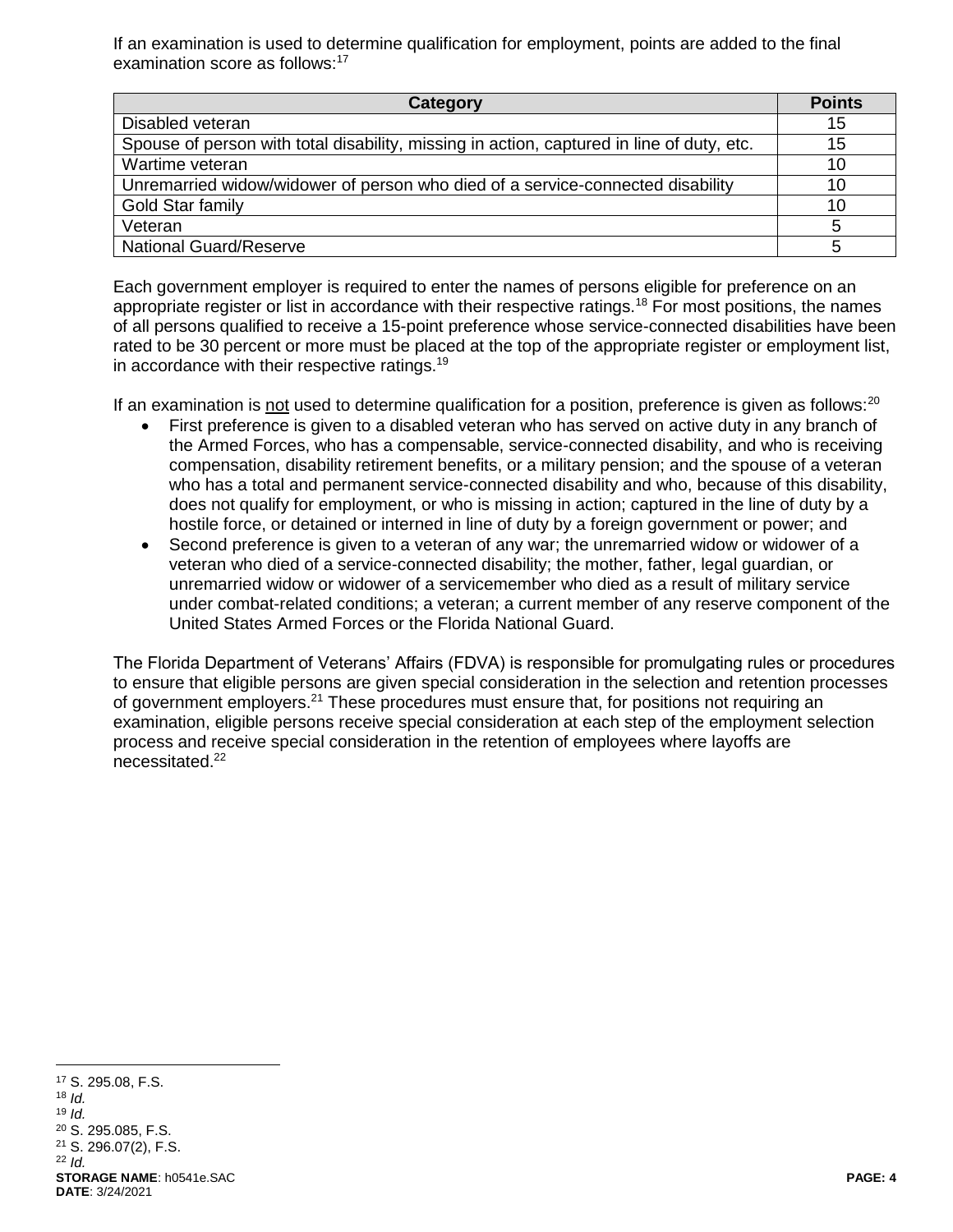# **Effect of the Bill**

The bill authorizes state agencies and political subdivisions to waive a postsecondary education requirement for a position of employment for a current member of any reserve component of the United States Armed Forces or the Florida National Guard or a veteran who has been honorably discharged if the person is otherwise qualified for the position.

The bill removes the following Career Service positions that are exempt from veterans' preference requirements in s. 295.07(4)(b), F.S., as they are also exempt under the Career Service provisions of s. 295.07(4)(a), F.S., and are redundant:

- The personal secretary of either elected or appointed officers:
- Heads of departments; and
- Positions that require licensure as a physician, an osteopathic physician, and a chiropractic physician.

The bill requires, rather than authorizes, political subdivisions to develop and implement a veterans' recruitment plan that establishes annual goals for ensuring the full use of veterans in each political subdivision's workforce.

The bill increases the point preferences given to veterans and their family members when a numerically based selection process is used for hiring by five points for each category described in the chart above. As a result of the point increase, the names of the persons who are qualified to receive a 20-point preference whose service-connected disabilities are rated to be 30 percent or more, must be placed at the top of the employment list.

Lastly, the bill makes conforming changes.

B. SECTION DIRECTORY:

| <b>II. FISCAL ANALYSIS &amp; ECONOMIC IMPACT STATEMENT</b> |                                                                                                           |  |
|------------------------------------------------------------|-----------------------------------------------------------------------------------------------------------|--|
| Section 7                                                  | Provides an effective date of July 1, 2021.                                                               |  |
| Section 6                                                  | Amends s. 1002.36, F.S., conforming provisions and cross-references.                                      |  |
| Section 5                                                  | Amends s. 295.09, F.S., conforming provisions and cross-references.                                       |  |
| Section 4                                                  | Amends s. 295.085, F.S., conforming provisions and cross-references.                                      |  |
| Section 3                                                  | Amends s. 295.08, F.S., relating to positions for which a numerically based selection<br>process is used. |  |
| Section 2                                                  | Amends s. 295.07, F.S., relating to preference in appointment and retention.                              |  |
| Section 1                                                  | Amends s. 295.065, F.S., revising legislative intent to conform provisions.                               |  |

- A. FISCAL IMPACT ON STATE GOVERNMENT:
	- 1. Revenues:

None.

2. Expenditures:

None.

B. FISCAL IMPACT ON LOCAL GOVERNMENTS: